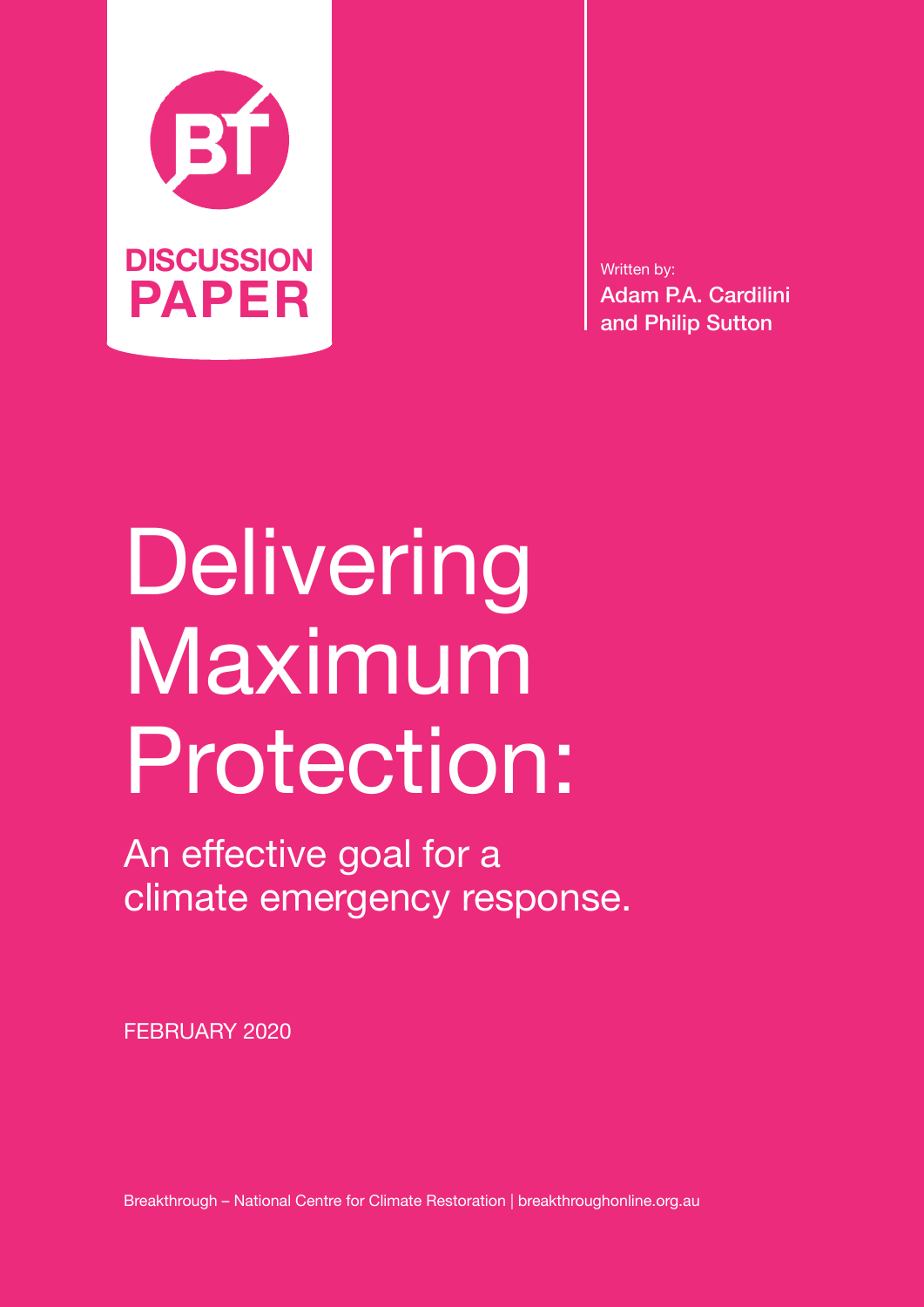## **WHY IS A NEW CLIMATE GOAL NEEDED NOW?**

The goal of the UN Framework Convention on Climate, adopted in 1992 , was to *"prevent dangerous anthropogenic interference with the climate system"*. But by 2020, the damaging impacts of climate change (via intensified and more frequent extreme weather events and earth system, ecological and social process changes) are so great that it is now clear that humans have failed to achieve the UN Climate Convention's goal – we are now living in the early stages of catastrophic climate change.

With the failure of the old goal, we now need a new goal to drive our climate action work.

The main options seem to be:

- to accept that humanity has failed on climate change prevention and instead adopt an adaptation-focused response or;
- to combine heavily ramped up adaptation action with a continued effort to stabilise the climate at a higher level – such as the Paris +1.5°C 'goal' or;
- to accept that humanity has made a serious mistake by allowing its activities to change the climate, and we now need to take emergency speed and intensity action to:
	- restore a naturally safe climate, and
	- reduce the loss and damage suffered during the time it takes to return to a safe climate.

# **WHAT DO WE WANT TO PROTECT? AND HOW MUCH PROTECTION DO WE WANT TO AIM FOR?**

This is not a scientific question. Instead we principally need to resolve it by considering ethics and interests and our duty of care. Who and what do we, or should we care about? What are their and our needs and enlightened self-interests? And how important is it to deliver full protection?

*It is the proposition of this paper that we should commit to "achieving Maximum Protection for all people, other animals, plants, ecosystems, critical earth system elements and civilisation, globally and through time".*

The adoption of this goal is not intended to be an identity marker or a virtue signalling device. This is a practical goal that desperately needs to be achieved in the real world – at unprecedented speed.

# **WHAT KEY INSIGHTS AND PRINCIPLES ARE NEEDED TO UNDERPIN THE ACHIEVEMENT OF THE MAXIMUM PROTECTION GOAL?**

A careful review of ethics and interests, climate and earth system science, impact science, threat and emergency management, and the history of human responses to crises has highlighted the following key insights and principles:

1. **We have a critical problem NOW –** People, other animals, plants, species, ecosystems and civilisation are harmed by an unsafe climate and are experiencing an 'exponentially' worsening climate crisis.

2. **We need to be clear about what we are aiming to protect and how serious we are about delivering that protection in full –** It is one thing to know what damage climate change is doing or could do in the future. But before an effective protection program can be framed we need to know what it is that we want to protect and whether we are committed to achieving that protection. Decisions on these questions are driven by the ethical/interest positions of each person and organisation that cares about climate impacts.

3. **We should aim for Maximum Protection –** For ethical reasons, including our duty of care, and to protect people's interests we want to protect all people, other animals, plants, ecosystems, critical earth system elements and civilisation, *globally and through time*. It is critical to an effective action program to know what outcome we are aiming for.

4. **Effective action must be taken to stop, prevent and, where possible, undo harm –** Knowing about a problem and being distressed about it is not enough, effective action must be taken – that is fast enough and strong enough.

5. **The restoration of a safe climate is essential –** The climate is already unacceptably dangerous. This means that the world is too hot, there is too much greenhouse gases in the atmosphere, and there is no budget of acceptable further emissions. The Paris +1.5°C goal is not safe or acceptable. A safe climate needs to be restored by stopping emissions immediately and by taking the excess greenhouse gases out of the atmosphere as fast as possible.

6. **Maximum Protection must provide a safe passage through the transition to a safe climate –** It is essential that we maximise the number of people, other animals, plants, species and ecosystems that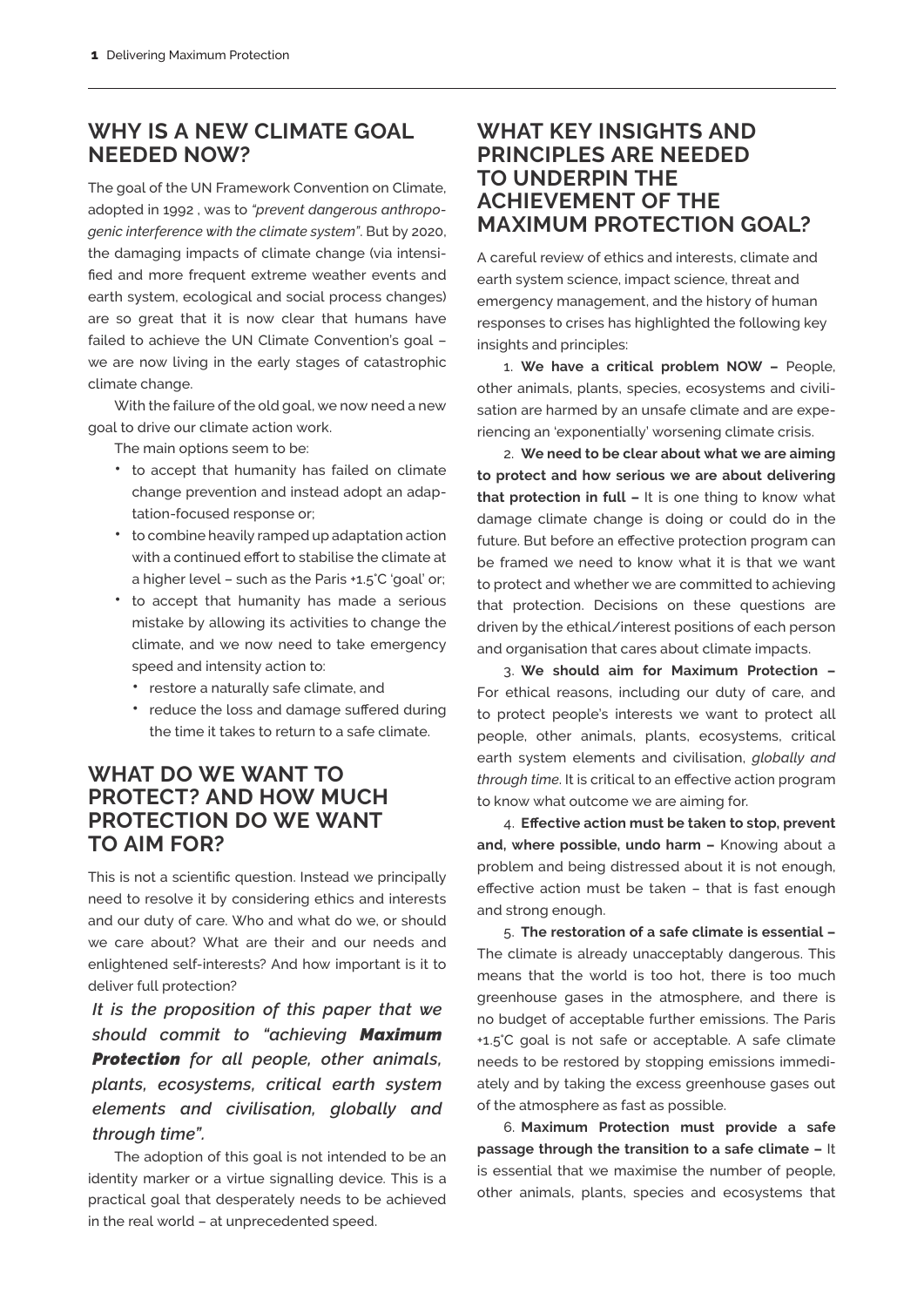can survive long enough to benefit from the restoration of a safe climate. To minimise the loss, damage and suffering caused during the transition to a safe climate, it is necessary to apply action strategies to:

- shorten the transition period,
- ameliorate the climate and environmental conditions and
- prevent tipping points and cascading disasters to the maximum extent possible.

This will involve localised disaster prevention, response and recovery (localised adaptation measures) but, *if it can be done with net protection benefit*, would also involve temporary protection measures at an earth system level.

7. **Action at a massive scale and speed is essential –** To achieve the restoration of a safe climate with a 'safe passage' transition, in the face of the 'exponentially' worsening climate crisis, we need to act extremely fast and at extremely large scale.

8. **Emergency mode is now the only feasible approach –** Historically, when reform-as-usual cannot deliver essential change at great enough scale, fast enough, then societies switch to emergency mode long enough to correct the problem.

9. **The climate emergency response needs to be framed to achieve Maximum Protection –** To achieve a Maximum Protection safe climate outcome requires an appropriate climate emergency response. The climate crisis is a threat unlike anything that global human civilisation has faced in the past. This unique threat will require a unique climate emergency response that addresses the specific issues raised by the climate crisis.

10. **A chain of custodial responsibility is needed, from ethics/interests to delivered protection –** We need to consciously and actively ensure that Maximum Protection informs our decisions from the ethics and interests that determine what we committed to protecting, through the policy-action chain to the delivery of real protection.

11.**Organisations and individuals need to take responsibility for the 'whole problem' –** We each need to be concerned about the whole collection of problems facing us. If we see a vital gap in the actions that need to occur, even if they are outside our normal responsibilities, we must take action to ensure the gap is addressed. This might mean addressing the gap directly ourselves or finding others who are able to address it.

### **A THOUGHT EXERCISE – THIS IS NOT A DRILL!**

If there is a flood or bushfire we come together as a community and act swiftly to achieve Maximum Protection of people, animals and property. This is a great example of one type of emergency response.

Despite recognising the climate emergency, the overwhelming majority of governments, companies and people are not taking on an effective emergency response.

Many believe we need a physical disaster to bring home the reality of the climate crisis so people will 'wake up', but climate related disasters have been happening with increasing severity and frequency for the last 20 years.

The climate crisis needs to be recognised as a suite of disastrous changes being intensified by global warming. Addressing each disaster in isolation, ignoring the deeper causes, will not lead to an effective climate rescue and safe climate restoration.

Imagine the current climate emergency situation as the combination of climate disasters that we are experiencing around the world, linked by common causes. You know that this year alone many millions, if not billions, will be severely impacted and many killed by this super disaster. How should we act in the face of this emergency situation? How can we pull off a desperately needed climate rescue?